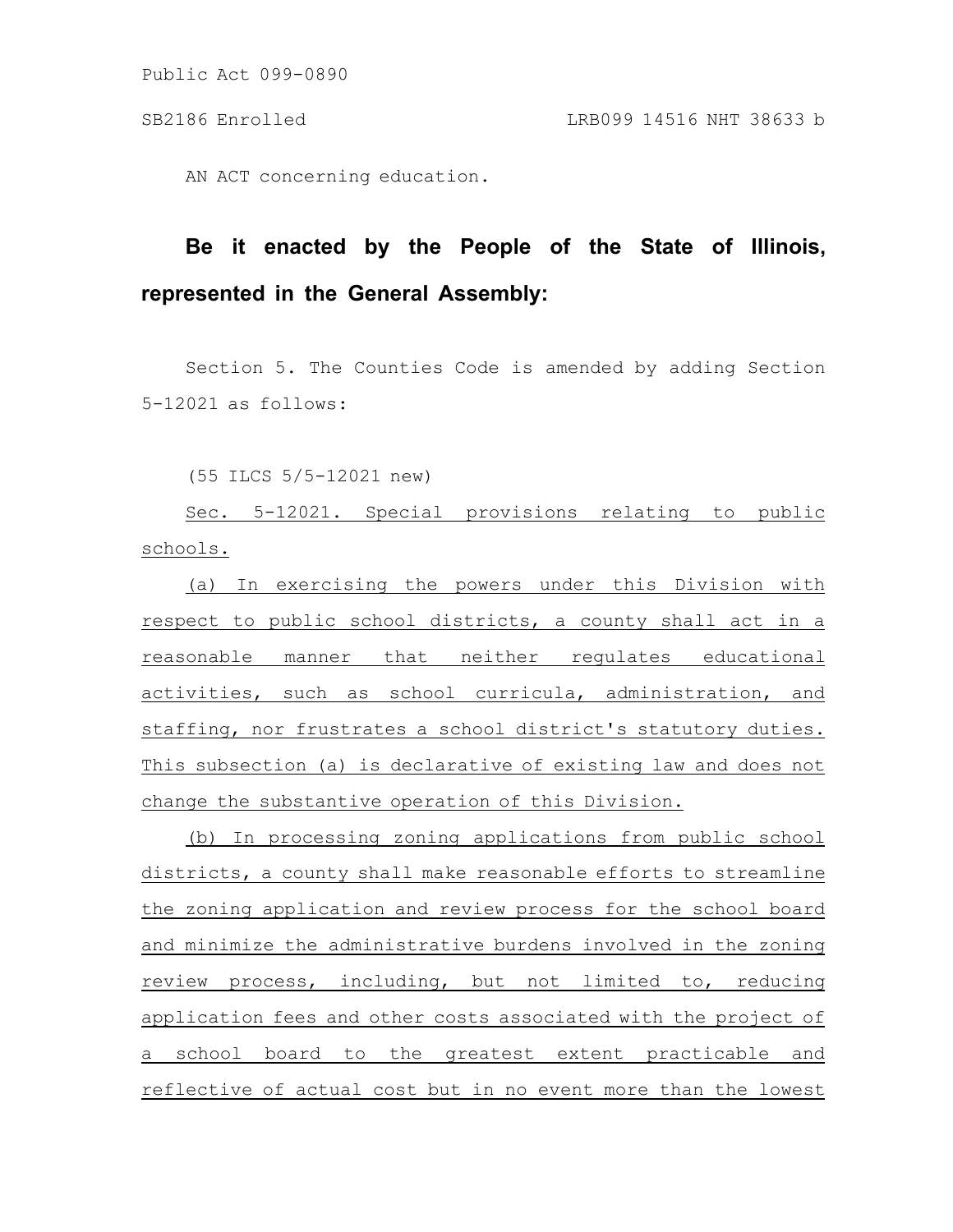Public Act 099-0890

fees customarily imposed by the county for similar applications, limiting the number of times the school district must amend its site plans, reducing the number of copies of site plans and any other documents required to be submitted by the county, and expediting the zoning review process for the purpose of rendering a decision on any application from a school district within 90 days after a completed application is submitted to the county.

Section 10. The Township Code is amended by changing Section 110-70 as follows:

(60 ILCS 1/110-70)

Sec. 110-70. School district affected.

(a) In any hearing before a zoning commission or board of appeals, any school district within which the property in issue, or any part of that property, is located may appear and present evidence.

(b) In exercising the powers under this Article with respect to public school districts, a township shall act in a reasonable manner that neither regulates educational activities, such as school curricula, administration, and staffing, nor frustrates a school district's statutory duties. This subsection (b) is declarative of existing law and does not change the substantive operation of this Article.

(c) In processing zoning applications from public school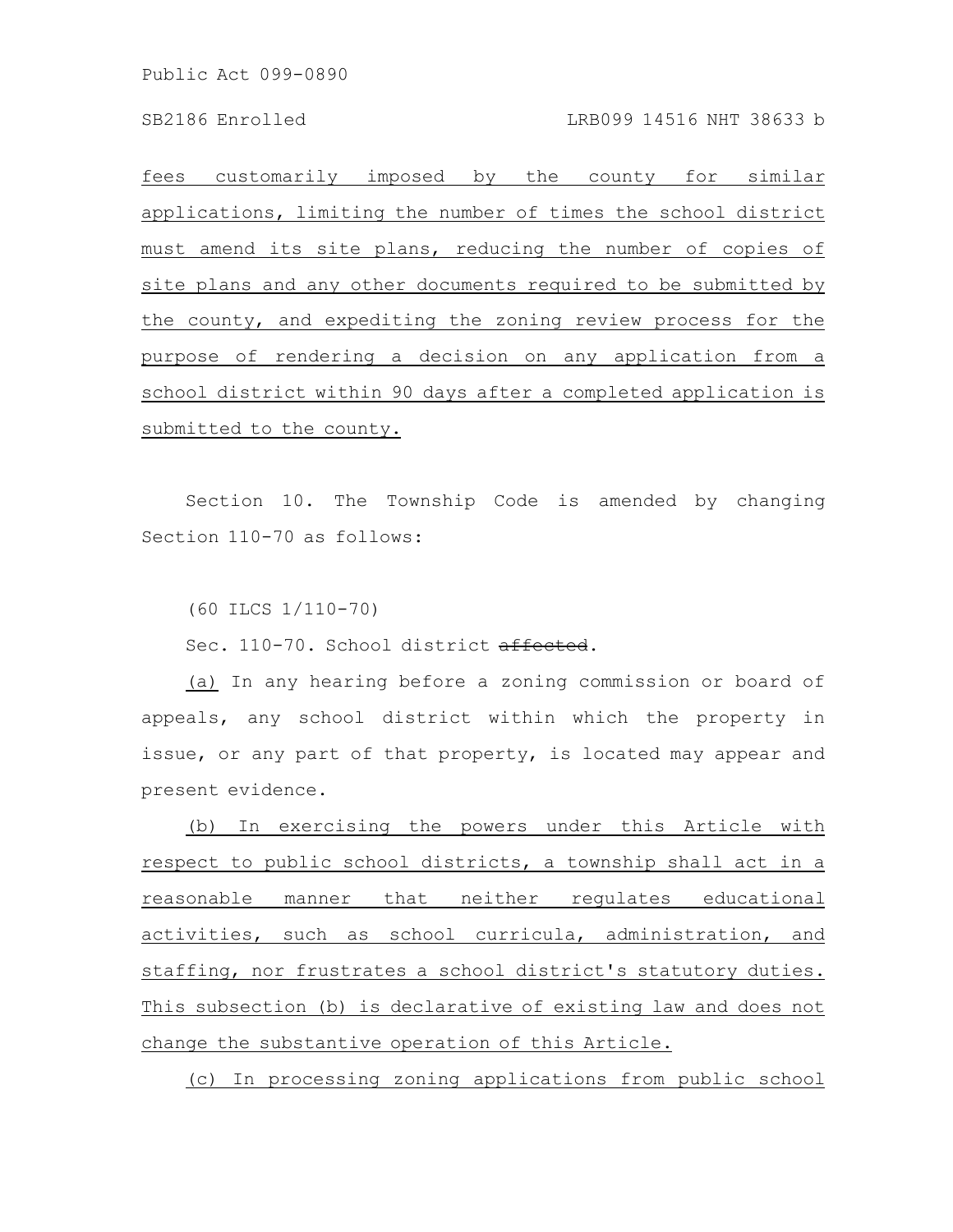districts, a township shall make reasonable efforts to streamline the zoning application and review process for the school board and minimize the administrative burdens involved in the zoning review process, including, but not limited to, reducing application fees and other costs associated with the project of a school board to the greatest extent practicable and reflective of actual cost but in no event more than the lowest fees customarily imposed by the township for similar applications, limiting the number of times the school district must amend its site plans, reducing the number of copies of site plans and any other documents required to be submitted by the township, and expediting the zoning review process for the purpose of rendering a decision on any application from a school district within 90 days after a completed application is submitted to the township.

(Source: Laws 1967, p. 3481; P.A. 88-62.)

Section 15. The Illinois Municipal Code is amended by adding Section 11-13-27 as follows:

(65 ILCS 5/11-13-27 new)

Sec. 11-13-27. Special provisions relating to public schools.

(a) In exercising the powers under this Division with respect to public school districts, a municipality shall act in a reasonable manner that neither regulates educational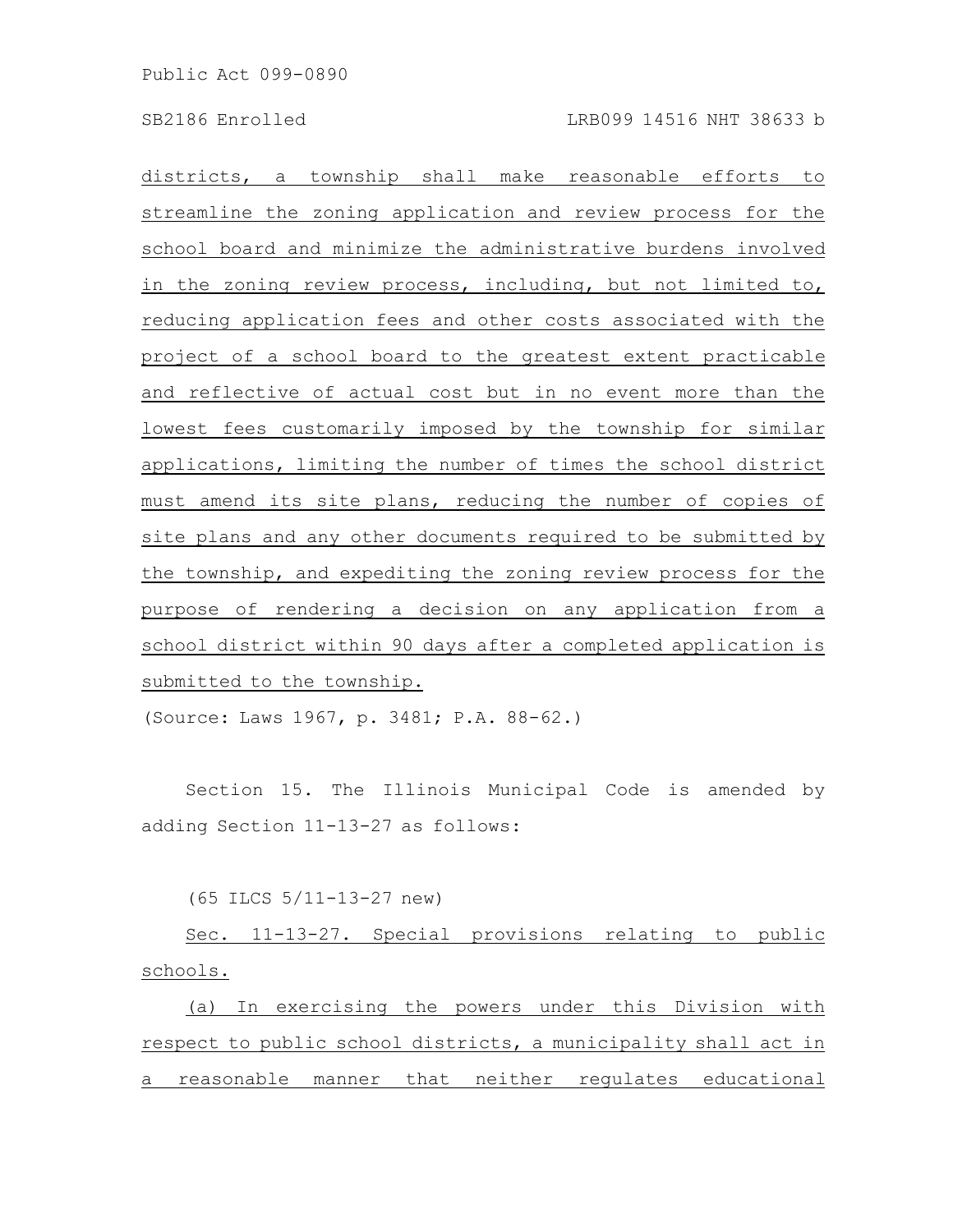activities, such as school curricula, administration, and staffing, nor frustrates a school district's statutory duties. This subsection (a) is declarative of existing law and does not change the substantive operation of this Division.

(b) In processing zoning applications from public school districts, a municipality shall make reasonable efforts to streamline the zoning application and review process for the school board and minimize the administrative burdens involved in the zoning review process, including, but not limited to, reducing application fees and other costs associated with the project of a school board to the greatest extent practicable and reflective of actual cost but in no event more than the lowest fees customarily imposed by the municipality for similar applications, limiting the number of times the school district must amend its site plans, reducing the number of copies of site plans and any other documents required to be submitted by the municipality, and expediting the zoning review process for the purpose of rendering a decision on any application from a school district within 90 days after a completed application is submitted to the municipality.

Section 20. The School Code is amended by changing Section 10-22.13a as follows:

(105 ILCS 5/10-22.13a) Sec. 10-22.13a. Zoning changes, variations, and special